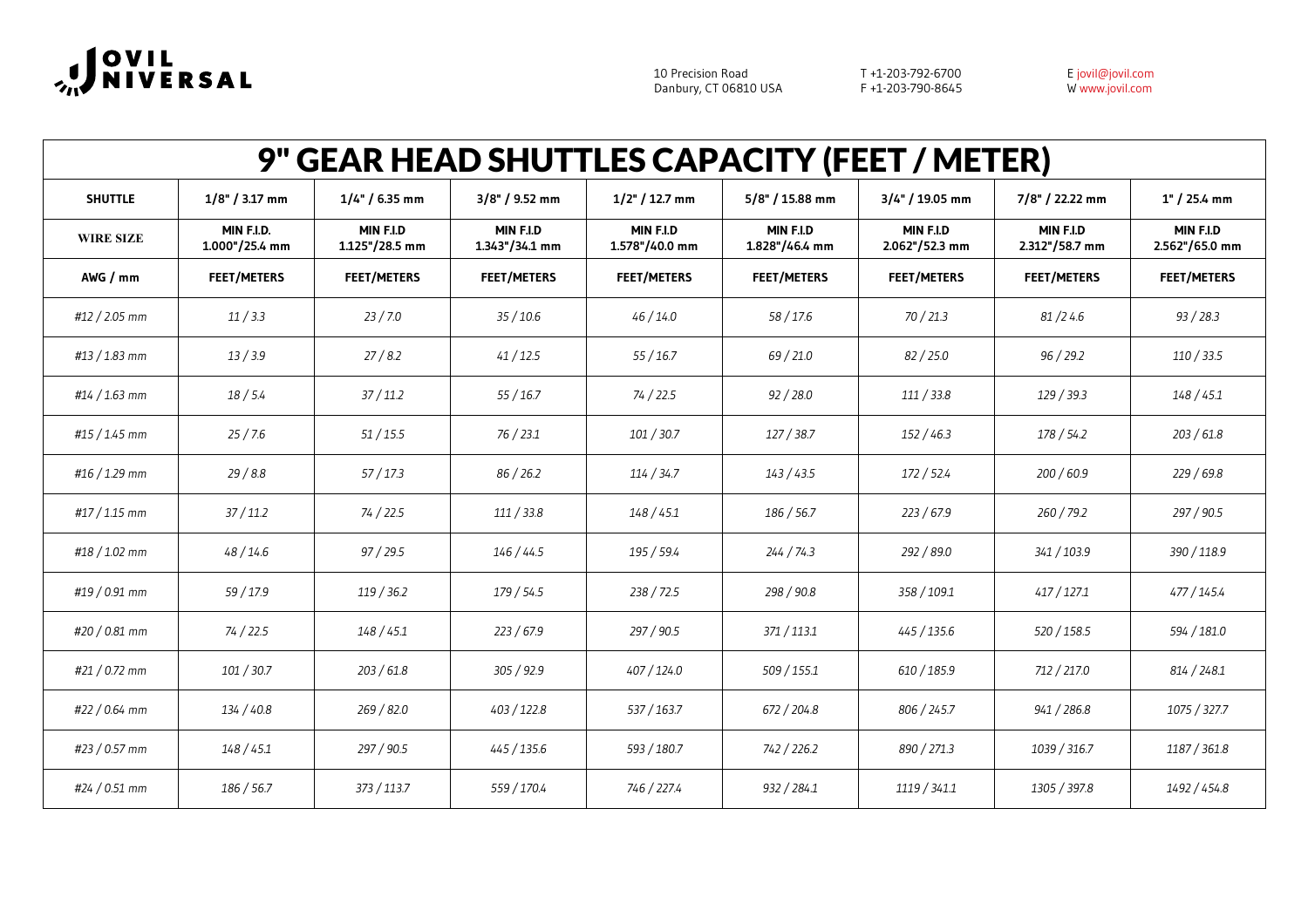

T +1-203-792-6700 F +1-203-790-8645

E [jovil@jovil.com](mailto:jovil@jovil.com) W [www.jovil.com](http://www.jovil.com)

| 9" GEAR HEAD / MINIMUM FINISHED COIL ID WINDING ON THE CENTER LINE |                  |                  |                  |                   |                 |                   |                 |                |  |  |
|--------------------------------------------------------------------|------------------|------------------|------------------|-------------------|-----------------|-------------------|-----------------|----------------|--|--|
| <b>SHUTTLE</b>                                                     | $1/8" / 3.17$ mm | $1/4" / 6.35$ mm | $3/8" / 9.52$ mm | $1/2$ " / 12.7 mm | 5/8" / 15.88 mm | $3/4" / 19.05$ mm | 7/8" / 22.22 mm | $1" / 25.4$ mm |  |  |
| <b>COIL HEIGHT</b>                                                 | INCHES/mm        | INCHES/mm        | INCHES/mm        | INCHES/mm         | INCHES/mm       | INCHES/mm         | INCHES/mm       | INCHES/mm      |  |  |
| $1''/25.4$ mm                                                      | 1.000 / 25.4     | 1.125 / 28.5     | 1.343 / 34.1     | 1.578 / 40.0      | 1.828 / 46.4    | 2.062 / 52.3      | 2.312 / 58.7    | 2.562 / 65.0   |  |  |
| $1 - 1/2" / 38.1$ mm                                               | 1.062 / 26.9     | 1.156 / 29.3     | 1.375 / 34.9     | 1.593 / 40.4      | 1.843 / 46.8    | 2.078 / 52.7      | 2.328 / 59.1    | 2.578 / 65.4   |  |  |
| 2" / 50.8 mm                                                       | 1.125 / 28.5     | 1.187 / 30.1     | 1.406 / 35.7     | 1.625 / 41.2      | 1.875 / 47.6    | 2.093 / 53.1      | 2.343 / 59.5    | 2.593 / 65.8   |  |  |
| $2 - 1/2" / 63.5$ mm                                               | 1.187 / 30.1     | 1.250 / 31.7     | 1.437 / 36.4     | 1.656 / 42.0      | 1.906 / 48.4    | 2.125 / 53.9      | 2.375 / 60.3    | 2.625 / 66.6   |  |  |
| $3''/76.2$ mm                                                      | 1.281 / 32.5     | 1.312 / 33.3 1   | 1.500 / 38.1     | 1.718 / 43.6      | 1.937 / 49.1    | 2.156 / 54.7      | 2.406 / 61.1    | 2.656 / 67.4   |  |  |
| $3-1/2" / 88.9$ mm                                                 | 1.406 / 35.7     | 1.406 / 35.7     | 1.562 / 39.6     | 1.781 / 45.2      | 2.000 / 50.8    | 2.218 / 56.3      | 2.437 / 61.8    | 2.687 / 68.2   |  |  |

THE FOLLOWING MINIMUM FINISHED INSIDE DIAMETER / WIRE CAPACITY CHARTS HAVE BEEN CALCULATED TO **GUARANTEE PERFORMANCE**. FOR YEARS THESE TYPES OF CHARTS HAVE BEEN FORMATTED BY DRAWING A CIRCLE AROUND THE COMBINED WIDTH AND DEPTH OF THE RING GEAR AND MAGAZINE. THE MESUREMENT OF THIS CIRCLES DIAMETER BECAME THE MINIMUM FINISHED INSIDE COIL DIAMETER THAT THIS MAGAZINE WILL FIT THOUGH. OF COURSE WE KNOW THAT ALTHOUGH ON PAPER THIS LOOKS GREAT, THIS IS NOT PRACTICAL IN ACTUAL COIL PRODUTION. WITH THESE NEW TECHINCAL CHARTS, JOVIL HAS INCLUDED TWO MAJOR FACTORS IN THE CALCULATIONS.

## **1- KEEPING THE WIRE GUIDE WHEEL ON THE CENTER LINE WITH THE CORE. 2- FINISHED COIL HEIGHTS.**

JOVIL IS THE ONLY MANUFACTURER OF TOROIDAL WINDING MACHINERY SUPPLYING THESE TYPES OF PRACTICAL CHARTS. PLEASE KEEP THIS IN MIND WHEN COMPARING MINIMUM FINISHED INSIDE DIAMETERS OF JOVIL'S MAGAZINES TO OUR COMPETITORS.

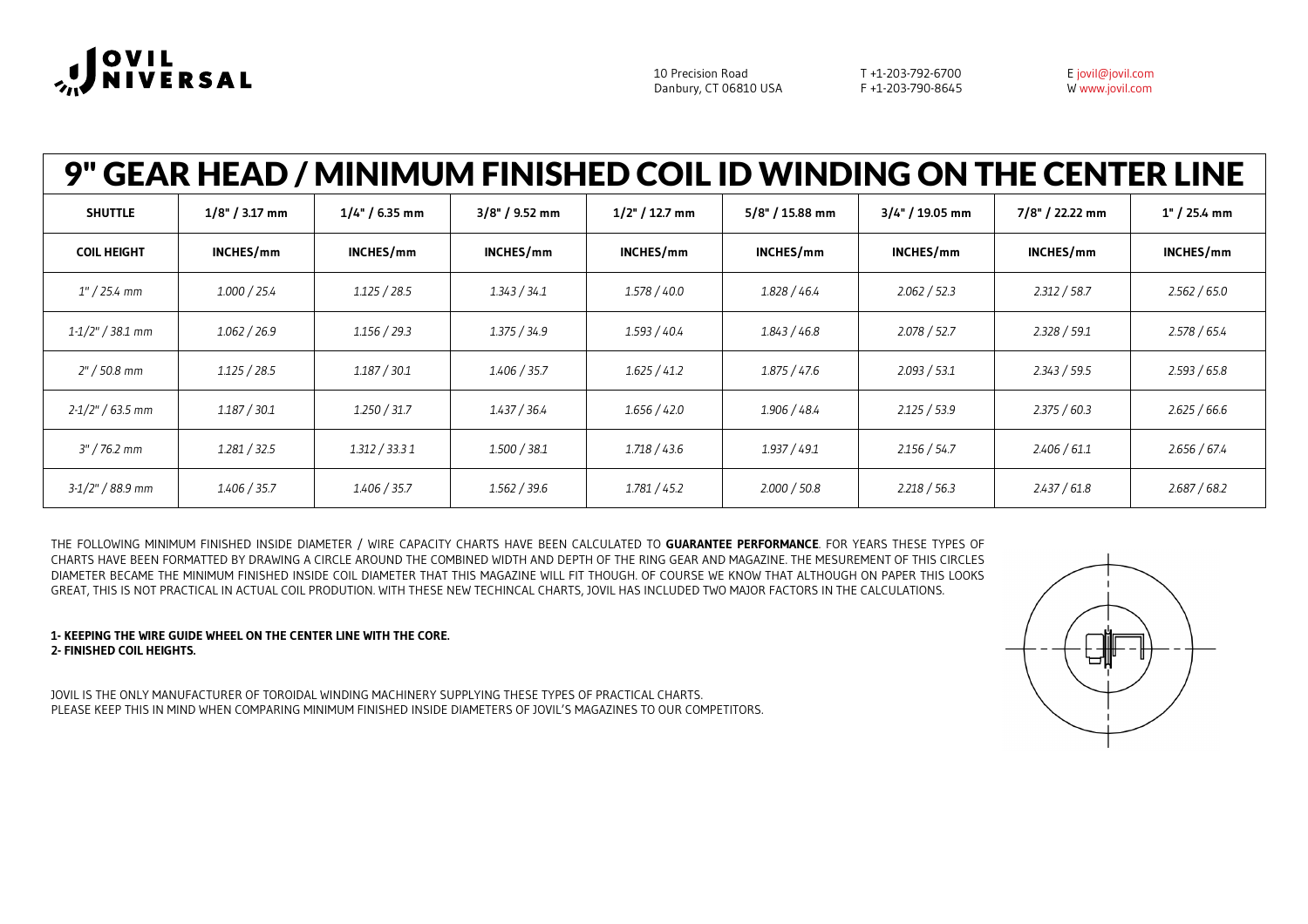

T +1-203-792-6700 F +1-203-790-8645

|                  | 9" HIGH SPEED HEAD BELT SHUTTLE CAPACITY |                   |                   |                   |                   |                   |                   |  |  |
|------------------|------------------------------------------|-------------------|-------------------|-------------------|-------------------|-------------------|-------------------|--|--|
| <b>WIRE SIZE</b> | AWG/mm                                   | #16 / 1.29        | #18 / 1.02        | #20 / 0.81        | #22 / 0.64        | #24 / 0.51        | #26 / 0.40        |  |  |
| <b>SHUTTLE</b>   | <b>FINSHED I.D.</b>                      | <b>FEET/METER</b> | <b>FEET/METER</b> | <b>FEET/METER</b> | <b>FEET/METER</b> | <b>FEET/METER</b> | <b>FEET/METER</b> |  |  |
| 205.0076         | .500" / 12.70mm                          | 35 / 10.6         | 60 / 18.2         | 85 / 25.9         | 135 / 41.1        | 230 / 70.1        | 350 / 106.7       |  |  |
| 205.0077         | .625" / 15.87mm                          | 55 / 16.7         | 95 / 28.9         | 140 / 42.6        | 220 / 67.0        | 375 / 114.3       | 600 / 182.9       |  |  |
| 205.0078         | .750" / 19.05mm                          | 75 / 22.8         | 125 / 38.1        | 200 / 60.9        | 300 / 91.4        | 500 / 152.4       | 850 / 259.1       |  |  |
| 205.0083         | 1.000" / 25.40mm                         | 150 / 45.7        | 250 / 6.2         | 400 / 121.9       | 600 / 182.9       | 1000 / 304.8      | 1700 / 518.2      |  |  |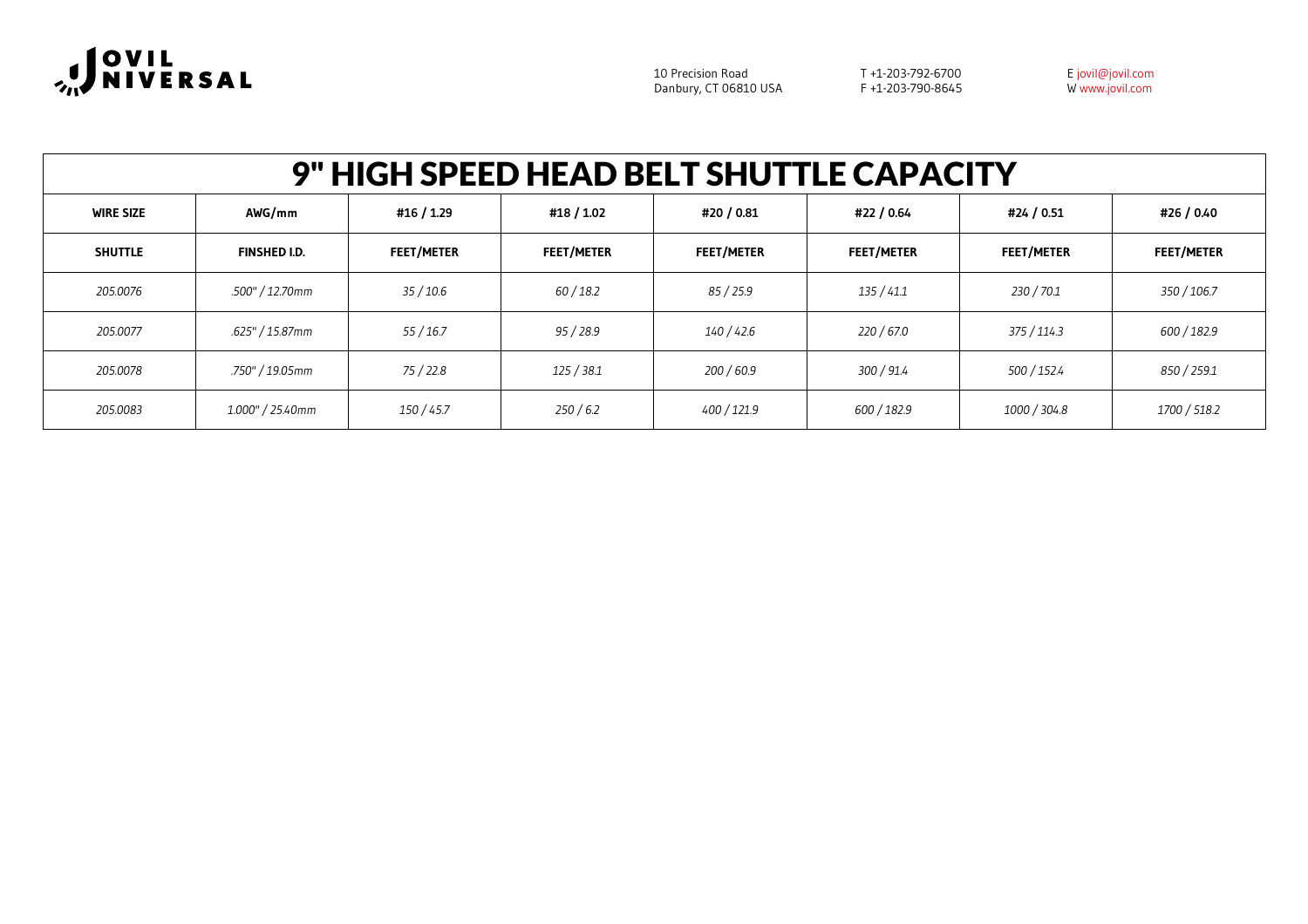

10 Precision Road Danbury, CT 06810 USA T +1-203-792-6700 F +1-203-790-8645

| 9" HSH BELT CHART |             |                          |  |  |  |  |  |
|-------------------|-------------|--------------------------|--|--|--|--|--|
| <b>SHUTTLE</b>    | <b>BELT</b> | AWG / mm                 |  |  |  |  |  |
| 205.0076          |             |                          |  |  |  |  |  |
| 205.0077          | 178.5039C   | #26–#16 / 0.403–1.290 mm |  |  |  |  |  |
| 205.0078          | 420L075     |                          |  |  |  |  |  |
| 205.0083          |             |                          |  |  |  |  |  |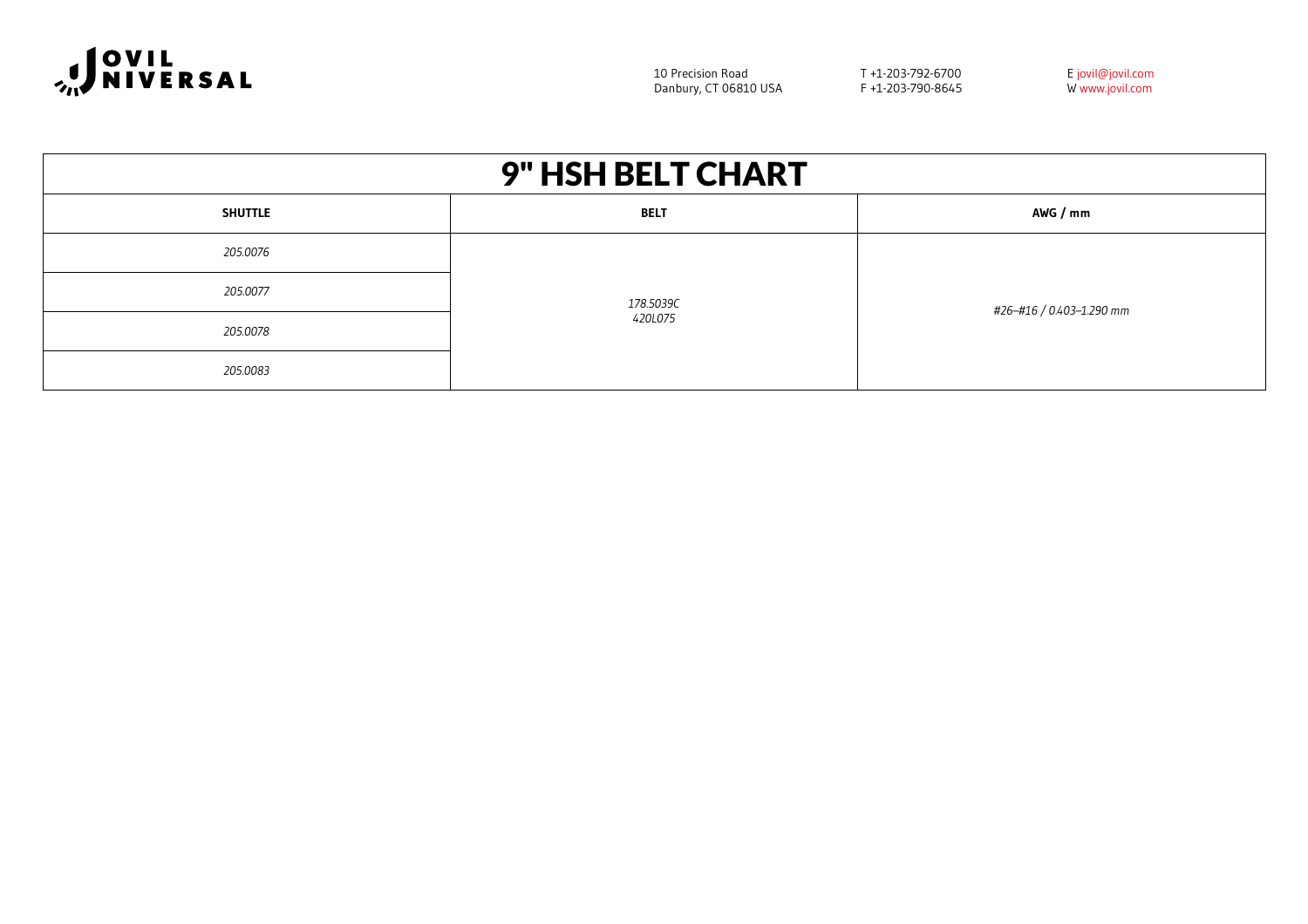

T +1-203-792-6700 F +1-203-790-8645

|                  | 9" HIGH SPEED HEAD SLIDER SHUTTLE CAPACITY CHART |                 |                 |                 |                 |                 |                 |                 |                 |                 |               |
|------------------|--------------------------------------------------|-----------------|-----------------|-----------------|-----------------|-----------------|-----------------|-----------------|-----------------|-----------------|---------------|
| <b>WIRE SIZE</b> | AWG/mm                                           | #22 / 0.64      | #24 / 0.51      | #26 / 0.40      | #28 / 0.32      | #30 / 0.25      | #32 / 0.20      | #34 / 0.16      | #36 / 0.12      | #38 / 0.10      |               |
| <b>SHUTTLE</b>   | <b>F.I.D</b>                                     | <b>FT/METER</b> | <b>FT/METER</b> | <b>FT/METER</b> | <b>FT/METER</b> | <b>FT/METER</b> | <b>FT/METER</b> | <b>FT/METER</b> | <b>FT/METER</b> | <b>FT/METER</b> | <b>SLIDER</b> |
| 205.0068         | .500/12.70                                       |                 |                 | 267 / 81.4      | 350 / 106.7     | 560 / 170.7     | 1010 / 307.9    | 1400 / 426.8    | 2500 / 762.1    | 3500 / 1067.0   |               |
| 205.0069         | .625/15.87                                       |                 | 350 / 106.7     | 475 / 144.8     | 710 / 216.4     | 1095 / 333.8    | 1800 / 548.7    | 2700 / 823.1    | 5000 / 1524.3   | 7500 / 2286.6   |               |
| 205.0062         | .750/19.05                                       | 360 / 109.7     | 550 / 167.6     | 785 / 239.3     | 1125 / 342.9    | 1850 / 564.0    | 3100 / 945.1    | 4500 / 1371.9   |                 |                 |               |